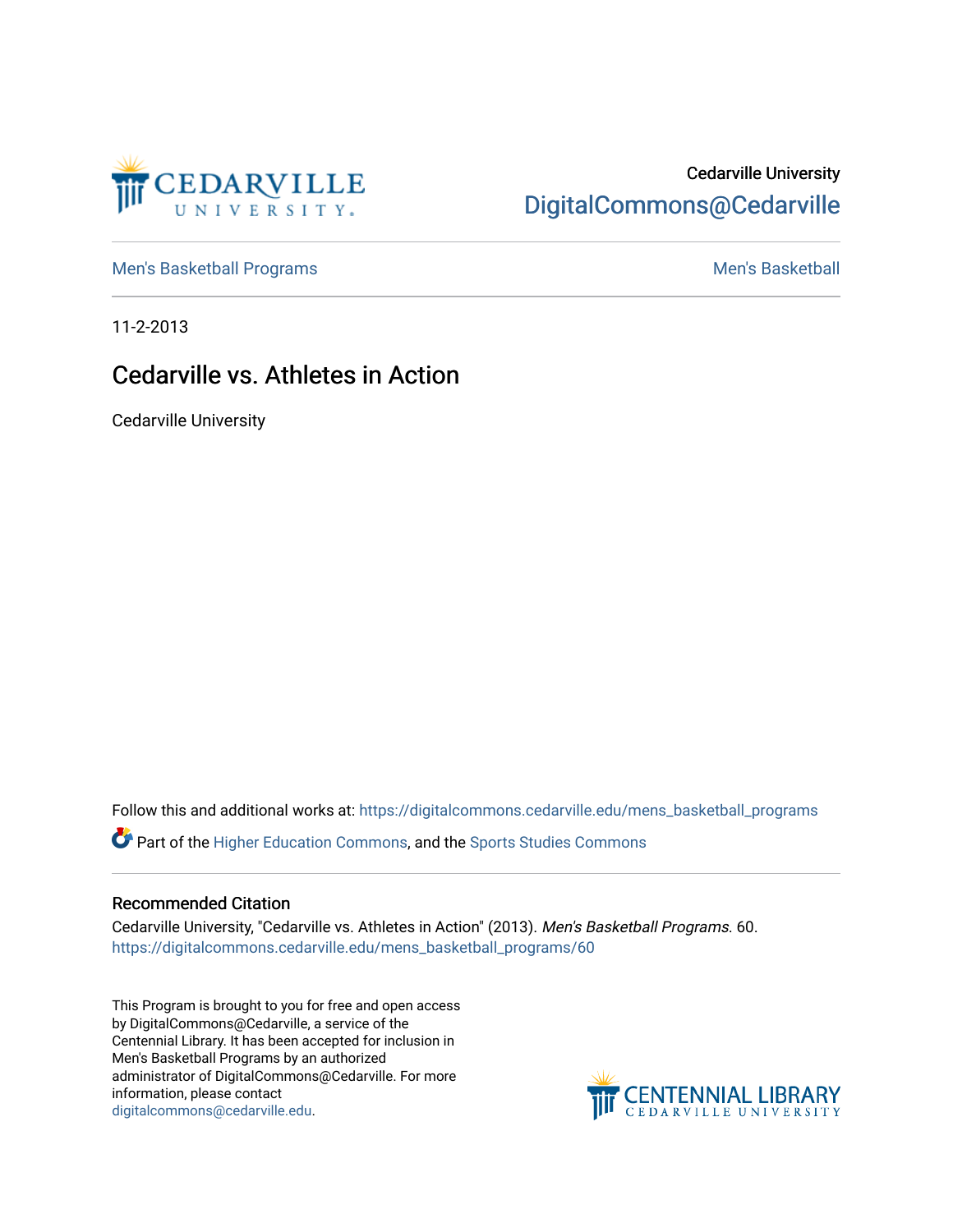# *GAME DAY*

# **Saturday, November 2, 2013 • 7:30 p.m.**





**Cedarville University vs. Athletes in Action**



The Athletes in Action men's basketball team is comprised of NCAA and NAIA grads who all desire to share the Gospel through positions on pro teams overseas. The team spends six weeks together training in both basketball skills and sports ministry while playing exhibition games similar to tonight's contest throughout the Midwest. The tour ends with a tournament and a week of ministry in Guatemala. Thank you for your prayers and support!